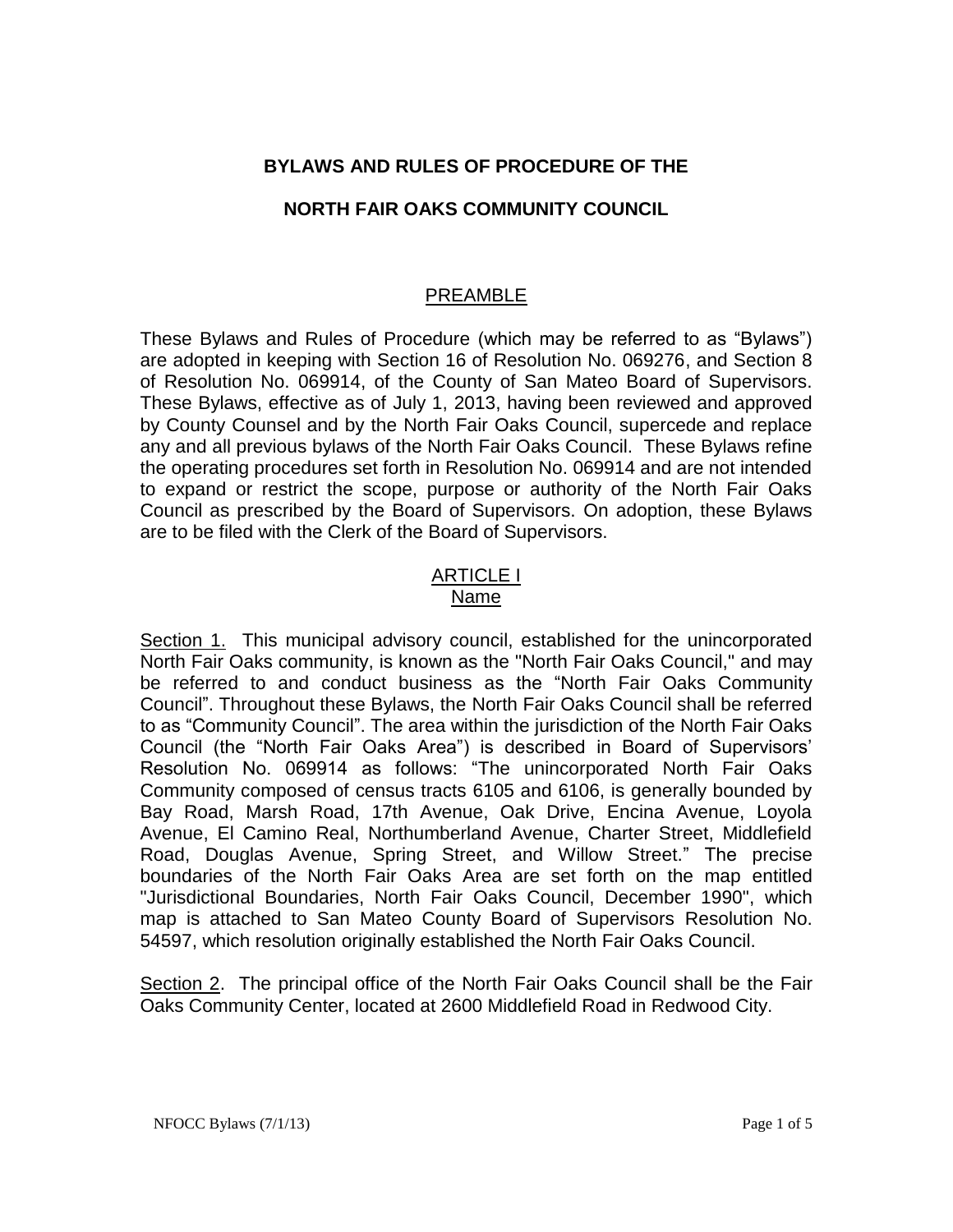# ARTICLE II Purpose and Scope

Section 1. The Community Council will represent the community and advise the San Mateo County Board of Supervisors on those matters which relate to the North Fair Oaks community, including, but not limited to, advice on matters of public health, safety, welfare, public works, policy, planning, community development, program development, and services pertaining to North Fair Oaks.

Section 2. The Community Council may study or cause the study of the options available to the North Fair Oaks community relating to the government of said community, including, but not limited to, incorporation, annexation and remaining an unincorporated area of San Mateo County.

Section 3. The Community Council shall actively encourage and coordinate citizens' input regarding matters of public health, safety, welfare, public works, policy, planning, community development, program development, and services pertaining to North Fair Oaks.

#### ARTICLE III Membership

Section 1. The Community Council shall have a designated membership of no fewer than five members and no more than nine members, as provided in County Resolution No. 069914 ("Designated Membership"). The Designated Membership of the Council shall be set at the Community Council's regular meeting in July of each year, and the designated number of members shall neither be increased nor decreased until the Community Council's regular meeting in July of the following year.

Section 2. Community Council members are appointed by and serve at the pleasure of the Board of Supervisors. It is understood that the Board of Supervisors apply the following membership criteria and categories: (a) individuals residing in the North Fair Oaks Area (as either a homeowner or a tenant); or (b) an individual (regardless of residency location) who owns, or is the representative of, a business located in the North Fair Oaks Area.

Section 3. In addition to the Community Council's established membership, the Council may include one youth member, who shall be a non-voting member.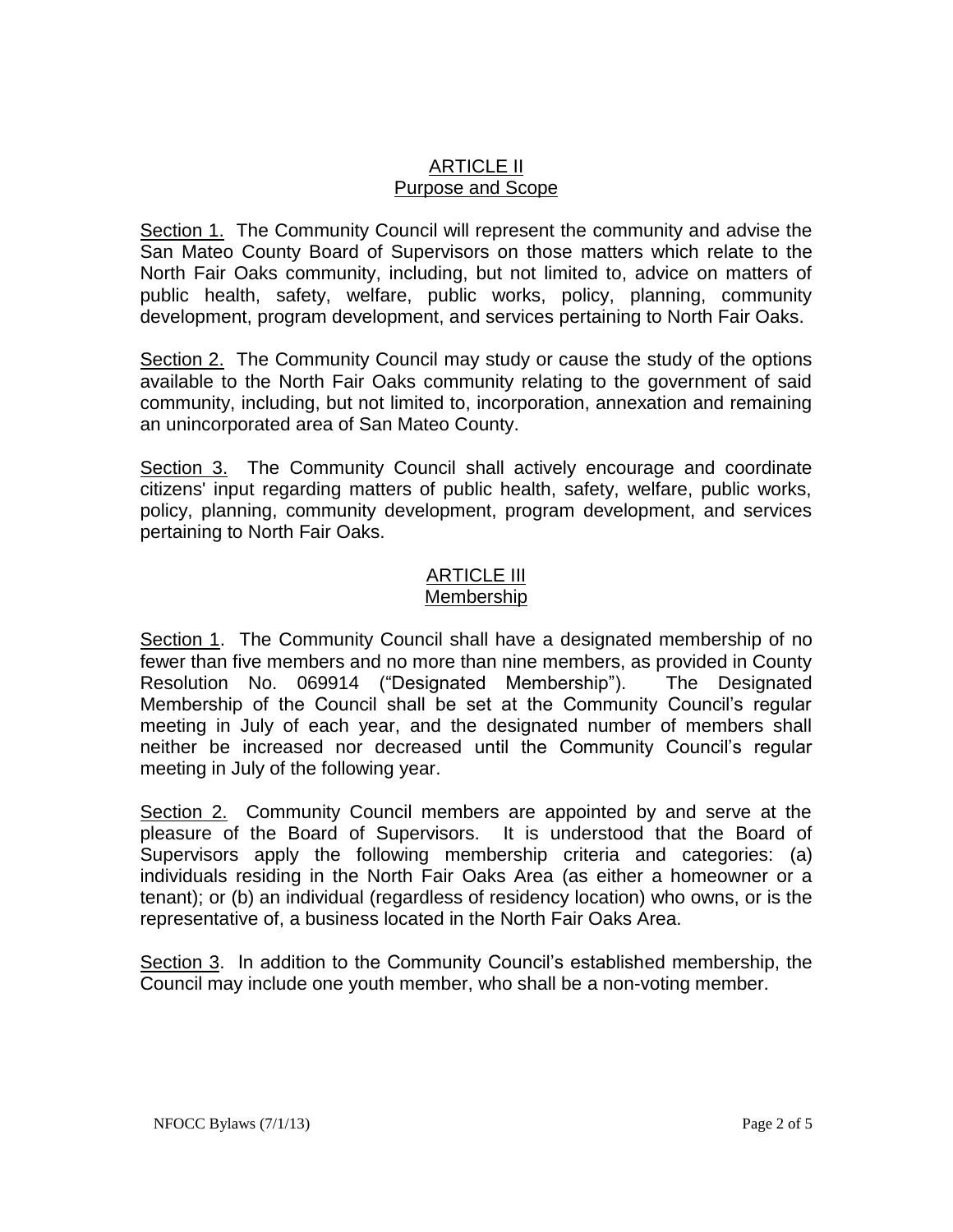# ARTICLE IV **Officers**

Section 1. The officers of the Community Council shall be a Chairperson, a Vice Chairperson, and a Secretary. Officers shall be voting members of the Community Council and no member may hold more than one office.

Section 2. The Chairperson of the Community Counsel shall, if present, preside at all meetings of the Community Council and exercise and perform such other powers and duties as may be from time to time assigned to him or her by the Community Council or prescribed by these Bylaws. The Chairperson shall act as a duly authorized representative of the Community Council in all matters in which the Community Council has not formally designated some other person to act.

Section 3. In the absence or disability of the Chairperson, the Vice-Chairperson shall perform all of the duties of the Chairperson, and when so acting shall have all the powers of, and be subject to all of the restrictions upon, the Chairperson.

Section 4. The Secretary shall keep or cause to be kept minutes of meetings and of actions taken at all meetings of the Community Council.

## ARTICLE V Term and Election of Officers

Section 1. Each officer shall be elected for a term of one year, but shall continue to serve until his or her successor is elected. The annual election of officers is to take place at the second regular meeting of each calendar year. If a quorum of members is not present, it shall take place on the first meeting thereafter at which a quorum is present. There shall be no limit on the number of terms for which a member may serve as an officer.

Section 2. Except as provided in Article VI, Section 7, the election of Officers shall be by simple majority vote of those members present at a duly constituted meeting. In the event that no nominee obtains a majority, all nominees but the two receiving the largest number of affirmative votes shall be removed from consideration and the vote shall be repeated.

Section 3. No Officer shall hold more than one office concurrently.

Section 4. A vacancy in an office shall be filled by election as described in Section 2 of this article.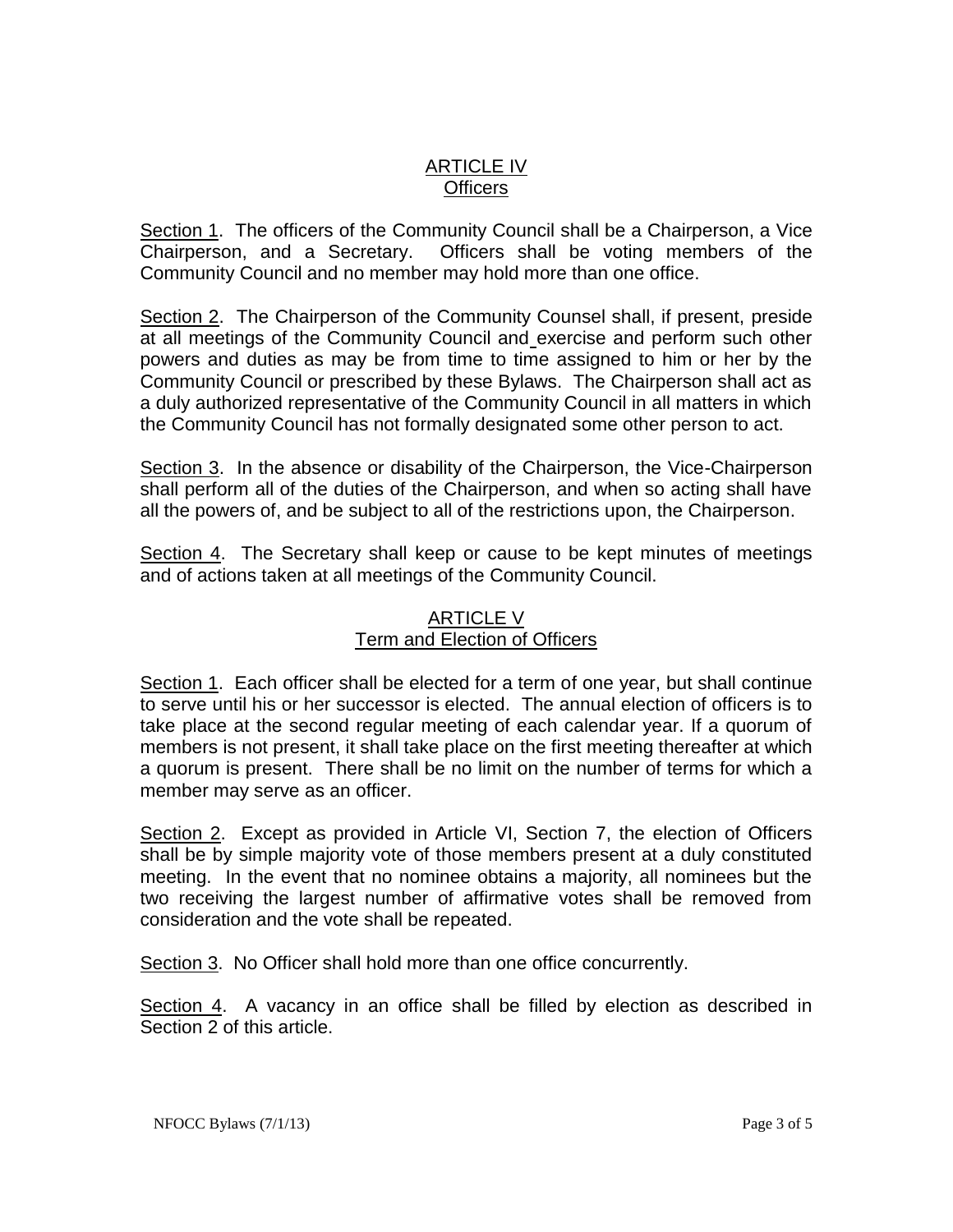### ARTICLE VI Meetings and Quorum

Section 1. Regular meetings of the Community Council shall be held on the fourth (4th) Thursday of each month. All meetings shall begin at 7:00 PM. The regular meeting place of the Community Council shall be the North Fair Oaks Community Center in Redwood City, or at such other places and times as may be determined by a majority vote of the Community Council at a prior noticed meeting.

Section 2. All meetings shall be open to the public.

Section 3. All meetings shall be presided over by the Chairperson.

Section 4. In the absence or disability of the Chairperson, the Vice Chairperson shall preside over meetings of the Community Council and execute all of the duties of the Chairperson.

Section 5. If any meeting shall fall on a legal holiday, said meeting shall be held on the next following Thursday, unless the Community Council, by a majority vote at a previous meeting, decides otherwise.

Section 6. The following definitions shall apply:

"Actual Membership" shall be the Designated Membership (as defined in Article II, Section 1 of these Bylaws) less the number of Vacant Memberships.

"Vacant Membership" means there is no individual serving as that member. By way of example, if there are seven Designated Memberships, but only six individuals have been appointed, then there is one Vacant Membership, thus establishing an Actual Membership of six.

Section 7. A quorum of the Community Council shall be a majority of the Actual Membership. All decisions and actions of the Community Council must be by at least a majority of the quorum present at a meeting; provided however, notwithstanding any other provision of these Bylaws, all decisions and actions of the Community Council shall require no fewer than 3 votes, regardless of the number of Actual Members. By way of example, if the Actual Membership is 5, 3 members constitute a quorum and could conduct a meeting, and 3 (not 2) votes would be required for a decision or action by the Board at such a meeting.

Section 8. Community Council proceedings shall be governed by the most recent version of Rosenberg's Rules of Order.